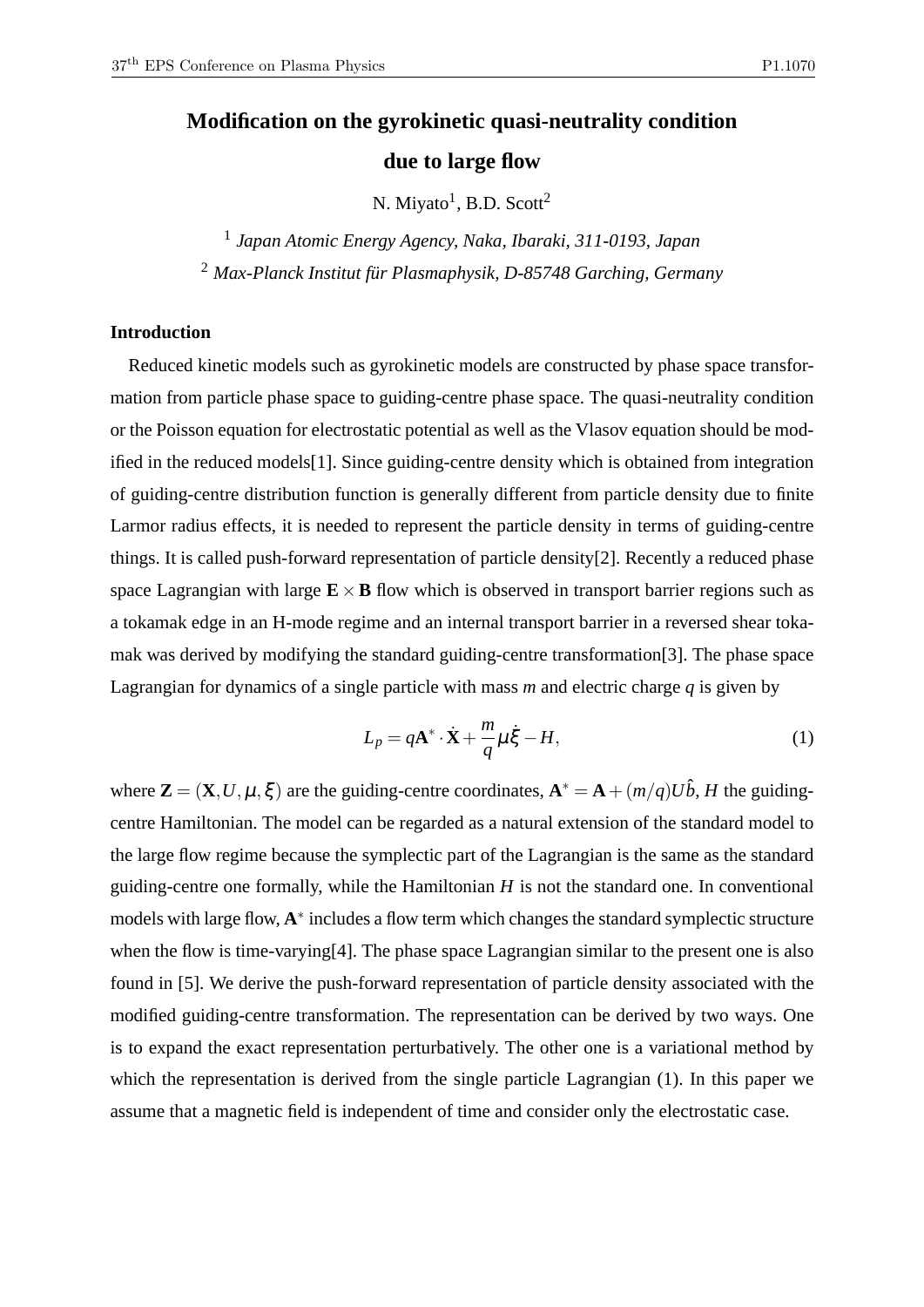#### **Perturbative expansion of the exact representation**

A general particle fluid moment is defined by

$$
m_{kl}(\mathbf{r}) \equiv \int \left(\frac{m w^2}{2B}\right)^k v_{\parallel}^l f \delta^3(\mathbf{x} - \mathbf{r}) d^3 \mathbf{x} d^3 \mathbf{v},\tag{2}
$$

where *f* is the particle distribution function,  $w = |\mathbf{v}_{\perp} - \mathbf{v}_{E}|$  the perpendicular particle velocity in a frame moving with the  $\mathbf{E}\times\mathbf{B}$  velocity  $\mathbf{v}_E$ ,  $v_{\parallel}$  the parallel particle velocity. The particle fluid moment can be written in terms of the guiding-centre distribution function *F* and the pushforward transformation associated with the guiding-centre transformation  $T_{GC}^{-1*}$  as

$$
m_{kl}(\mathbf{r}) = \int d^6 \mathbf{Z} \mathscr{J}(\mathbf{Z}) \left[ T_{\rm GC}^{-1*} \left\{ \left( \frac{m w^2}{2B} \right)^k v_{\parallel}^l \right\} \right] (\mathbf{Z}) F(\mathbf{Z}) \delta^3 (T_{\rm GC}^{-1} \mathbf{x} - \mathbf{r}), \tag{3}
$$

where  $\mathscr{J} = B_{\parallel}^*$  $\int_{\parallel}^{\ast}/m$  is the Jacobian with  $B_{\parallel}^{\ast} \equiv \hat{b} \cdot \mathbf{B}^*$  and  $\mathbf{B}^{\ast} \equiv \nabla \times \mathbf{A}^*$ , and  $T_{GC}^{-1} \mathbf{x} = \mathbf{X} + \rho + \rho_E + \rho_E$  $\cdots$  denotes the particle position in the guiding-centre phase space with  $\rho = \hat{b} \times \mathbf{w}/\Omega$ ,  $\rho_E =$  $\hat{b} \times \mathbf{v}_E/\Omega$  and  $\Omega = qB/m$ . The velocity variables are related with the guiding-centre variables as

$$
\frac{mw^2}{2B} = \mu - G_1^{\mu} + \cdots, \quad v_{\parallel} = U - G_1^U + \cdots,
$$
\n(4)

where  $G_1^{\mu}$  and  $G_1^{\nu}$  $\frac{U}{1}$  are  $\mu$  and *U* components of the vector field generating the guiding-centre transformation at first order in  $\varepsilon$  ( $\varepsilon \sim \rho/L$ ), respectively. Equation (3) is the formal exact representation. Assuming that the  $\mathbf{E} \times \mathbf{B}$  velocity is subsonic  $v_E \sim \varepsilon^{1/2} v_{ti}$  ( $v_{ti}$  the ion thermal speed) and expanding the above exact representation perturbatively, we have the push-forward representation of  $m_{kl}$  up to  $O(\varepsilon^2)[6]$ ,

$$
m_{kl} = M_{kl} + \frac{1}{2} \nabla \cdot \left[ \frac{\nabla_\perp M_{k+1l}}{q \Omega} \right] + (k+1) \nabla \cdot \left[ \frac{M_{kl}}{B \Omega} \nabla_\perp \varphi \right] - k \mathbf{v}_E \cdot \frac{\hat{b} \times \nabla M_{kl}}{\Omega}, \tag{5}
$$

where  $M_{kl}$  is a guiding-centre fluid moment defined by

$$
M_{kl} \equiv \int \mu^k U^l F \mathcal{J} dU d\mu d\xi. \tag{6}
$$

The last term on the right hand side of Eq. (5) does not appear in the one obtained from the standard gyrokinetic theory in which  $v_{\perp}$  is used for the magnetic moment[7]. The exact representation usually used in the standard gyrokinetic theory is given by[8]

$$
m_{kl}(\mathbf{r}) = \int d^6 \mathbf{Z} \mathscr{J}(\mathbf{\bar{Z}}) \left[ T_{\rm GC}^{-1*} \left\{ \left( \frac{m v_\perp^2}{2B} \right)^k v_{\parallel}^l \right\} \right] (\mathbf{\bar{Z}}) \left[ T_{\rm Gy}^* \bar{F} \right] (\mathbf{\bar{Z}}) \delta^3 (T_{\rm GC}^{-1} \mathbf{\bar{X}} - \mathbf{r}), \tag{7}
$$

where  $\bar{Z}$  denotes the gyro-centre coordinates and  $T_{\text{Gy}}^*$  the pull-back transformation associated with the transformation from the guiding-centre phase space to the gyro-centre phase space.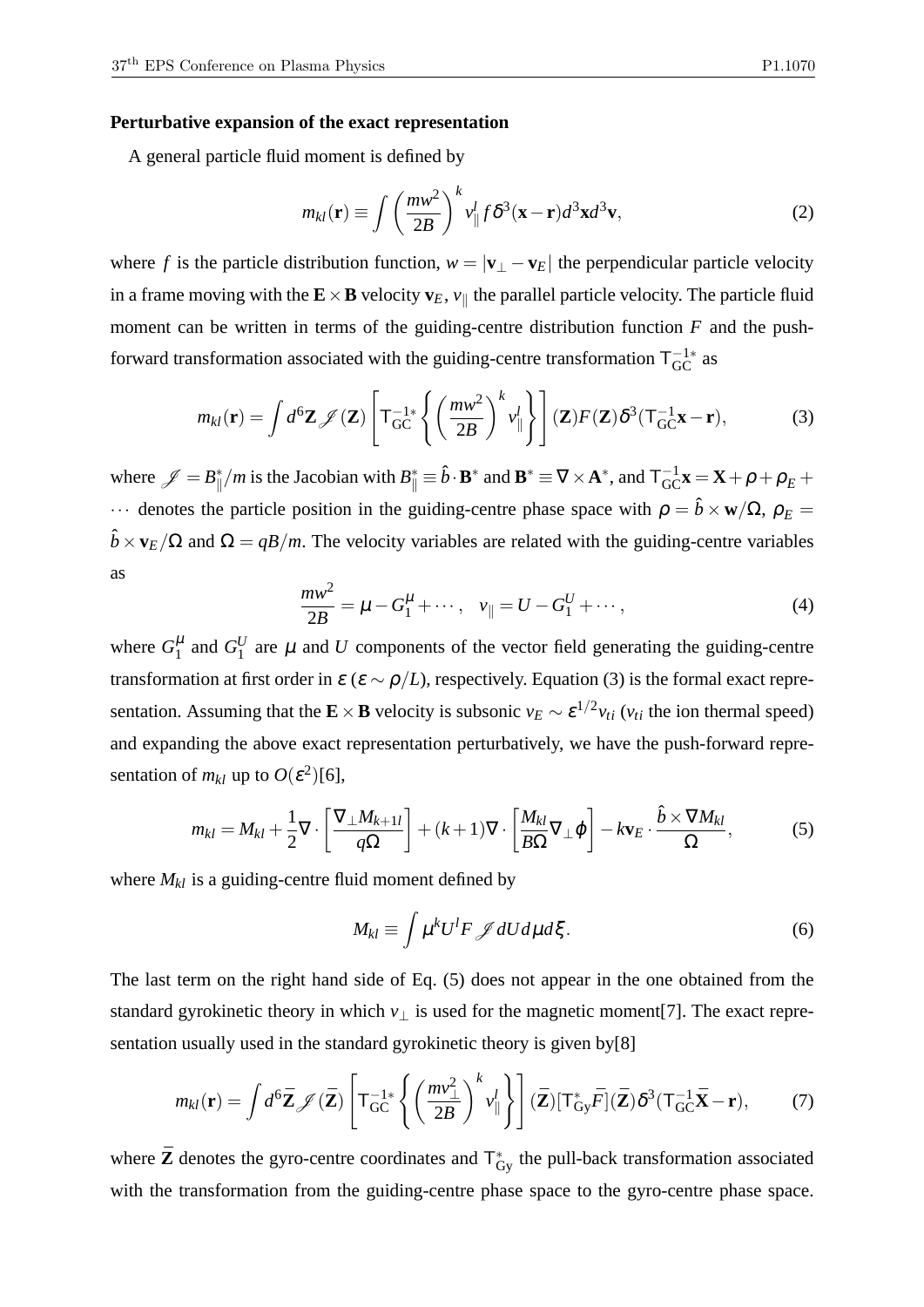Although it seems to be different from Eq. (3), direct correspondence between these two is found by considering the alternative exact representation for the standard gyrokinetics[9]. For  $k = l = 0$  we have the push-forward representation of particle density,

$$
n = N + \frac{1}{2} \nabla \cdot \left[ \frac{\nabla_{\perp} P_{\perp}}{q \Omega B} \right] + \nabla \cdot \left[ \frac{N}{B \Omega} \nabla_{\perp} \varphi \right],
$$
 (8)

where  $n \equiv m_{00}$ ,  $N \equiv M_{00}$  and  $P_{\perp} \equiv BM_{10}$  are particle density, guiding-center density and guiding-centre pependicular pressure, respectively. This representation is the same as the standard one formally.

#### **Variational derivation**

The push-forward representation of particle density can be derived from the single particle Lagrangian (1). To this end, we consider a functional derivative of the action functional  $I =$  $\int_{t_1}^{t_2} L dt$  with a Lagrangian for the Vlasov-Poisson system[10],

$$
L = \sum \int d^6 \mathbf{Z}' \mathcal{J}(\mathbf{Z}') F(\mathbf{Z}', t') L_p[\mathbf{Z}_p(\mathbf{Z}', t'; t), \dot{\mathbf{Z}}_p(\mathbf{Z}', t'; t), t] - \int d^3 \mathbf{x} \frac{1}{4\mu_0} F : F,
$$
 (9)

where  $\Sigma$  denotes a sum over species,  $\mathbf{Z}_p(\mathbf{Z}', t'; t)$  denotes the guiding-centre coordinates of the particle at *t* with the initial condition  $\mathbf{Z}_p(\mathbf{Z}', t'; t') = \mathbf{Z}'$ ,  $\mu_0$  is permeability of vacuum and the electromagnetic field tensor F is defined by  $F_{\mu\nu} \equiv \partial_{\mu}A_{\nu} - \partial_{\nu}A_{\mu}$  with the covariant four vector potential  $A_\mu = (-\varphi/c, A)$  and the four gradient operator  $\partial_\mu = ((1/c)\partial_t, \nabla)$ .  $\delta I/\delta \varphi(\mathbf{r}) = 0$ yields a reduced Poisson equation in which charge density is expressed in terms of the guidingcentre things. We can obtain the push-forward representation of particle density by comparing the charge density in the reduced Poisson equation with the particle charge density *qn*. In our guiding-centre model the general push-forward representation of particle density is given by

$$
n(\mathbf{r}) = \frac{1}{q} \int d^6 \mathbf{Z} \mathscr{J}(\mathbf{Z}) F(\mathbf{Z}) \frac{\delta H(\mathbf{Z})}{\delta \varphi(\mathbf{r})},
$$
(10)

where *H* is the guiding-centre Hamiltonian and  $\delta H(\mathbf{Z})/\delta \varphi(\mathbf{r})$  is the functional derivative of *H* with respect to  $\varphi(\mathbf{r})$ . First we consider

$$
H = \underline{q\varphi} + \frac{m}{2}U^2 + \mu B - \frac{m}{2}v_E^2 + \frac{m}{2q}\mu \hat{b} \cdot \nabla \times \mathbf{v}_E
$$
 (11)

which is valid in well localised transport barrier regions with subsonic flow[3]. It is similar to the standard gyrokinetic Hamiltonian in the long wavelength limit. Since it is not *H* itself but  $\delta H/\delta \varphi$  that is necessary for the push-forward representation of particle density, it is sufficient to keep in mind underlined terms which include  $\varphi$ . Substituting the above Hamiltonian into Eq. (10) and integrating by parts yield Eq. (8). The first underlined term leads to the first term in